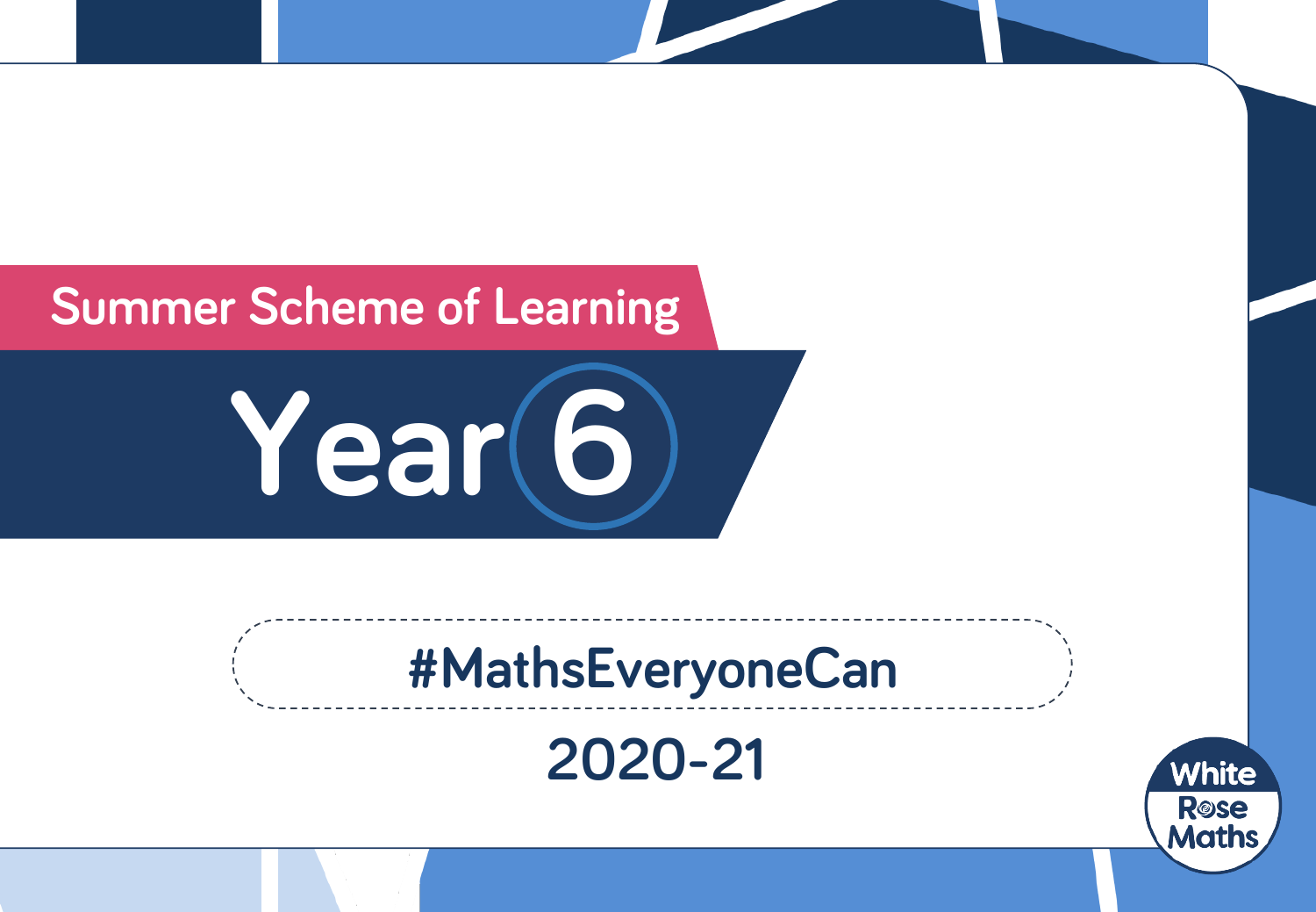

|        | Week 1                        | Week 2 | Week 3                                  | Week 4                                                               | Week 5             | Week 6                                   |                                     | Week 7 | Week 8                                                         | Week 9 | Week 10                                       | Week 11 | Week 12       |
|--------|-------------------------------|--------|-----------------------------------------|----------------------------------------------------------------------|--------------------|------------------------------------------|-------------------------------------|--------|----------------------------------------------------------------|--------|-----------------------------------------------|---------|---------------|
| Autumn | <b>Number: Place</b><br>Value |        |                                         | Number: Addition, Subtraction,<br><b>Multiplication and Division</b> |                    | <b>Number: Fractions</b>                 |                                     |        |                                                                |        | Position and<br>Geometry:<br><b>Direction</b> |         |               |
| Spring | Number:<br><b>Decimals</b>    |        | Number:<br>Percentages                  |                                                                      | Number:<br>Algebra |                                          | Measurement:<br>Converting<br>Units |        | <b>Measurement:</b><br>Perimeter,<br><b>Area and</b><br>Volume |        | <b>Number: Ratio</b>                          |         | Consolidation |
| Summer | <b>Statistics</b>             |        | <b>Geometry: Properties of</b><br>shape |                                                                      |                    | <b>Consolidation and themed projects</b> |                                     |        |                                                                |        |                                               |         |               |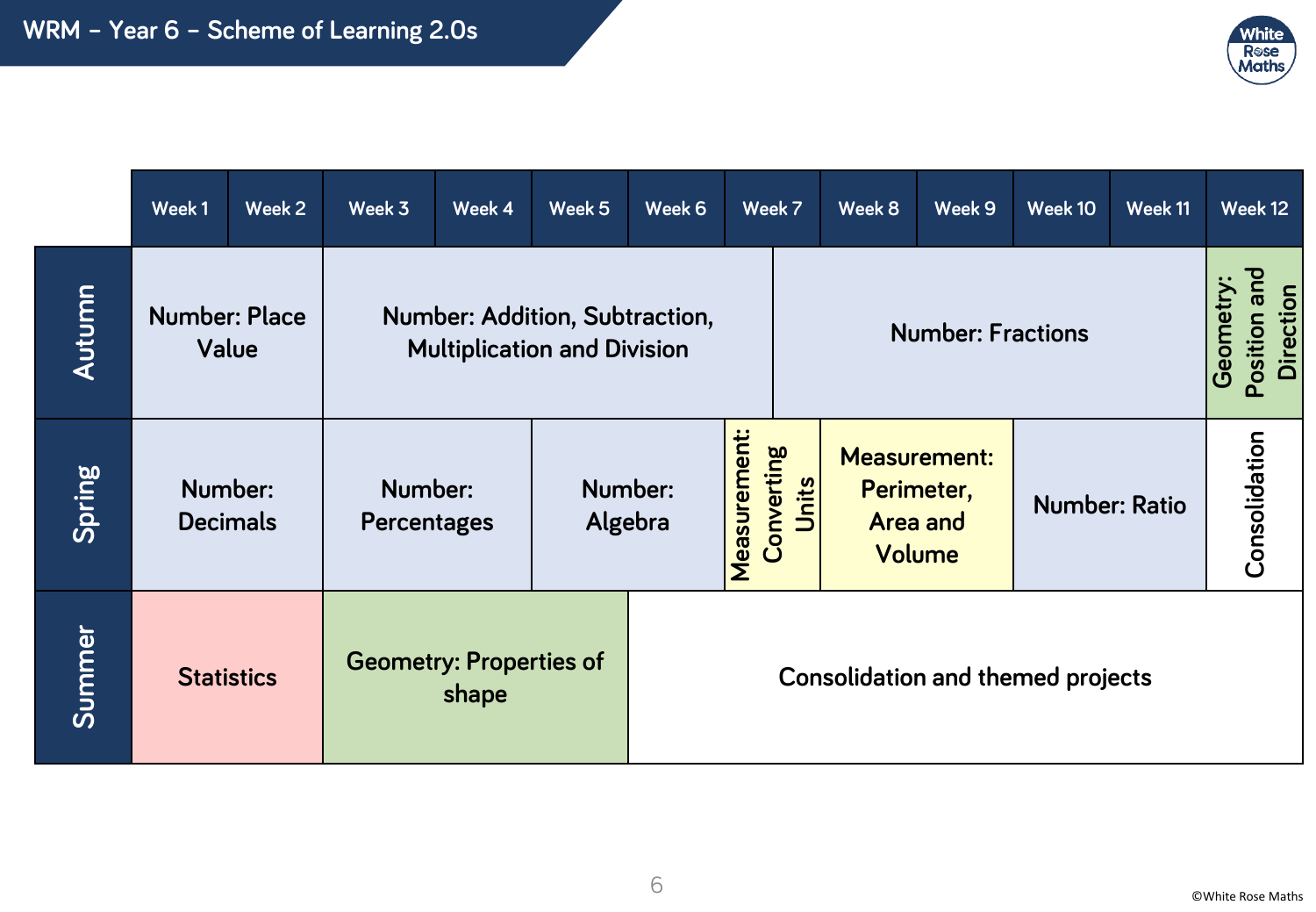#### Year 6 | Summer Term | Week 1 to 2 - Statistics



## **Overview**

**Small Steps**

| Read and interpret line graphs    |  |  |  |  |  |  |
|-----------------------------------|--|--|--|--|--|--|
| Draw line graphs                  |  |  |  |  |  |  |
| Use line graphs to solve problems |  |  |  |  |  |  |
| Circles                           |  |  |  |  |  |  |
| Read and interpret pie charts     |  |  |  |  |  |  |
| Pie charts with percentages       |  |  |  |  |  |  |
| Draw pie charts                   |  |  |  |  |  |  |
| The mean                          |  |  |  |  |  |  |

#### **Notes for 2020/21**

Originally this had been planned in for the end of the Spring term. Due to SATs being cancelled and therefore time gained for year 6 teachers, this can now be covered in more detail at the start of the summer term.

There will be more opportunity to draw pie charts in the next block when children recap measuring and drawing angles.